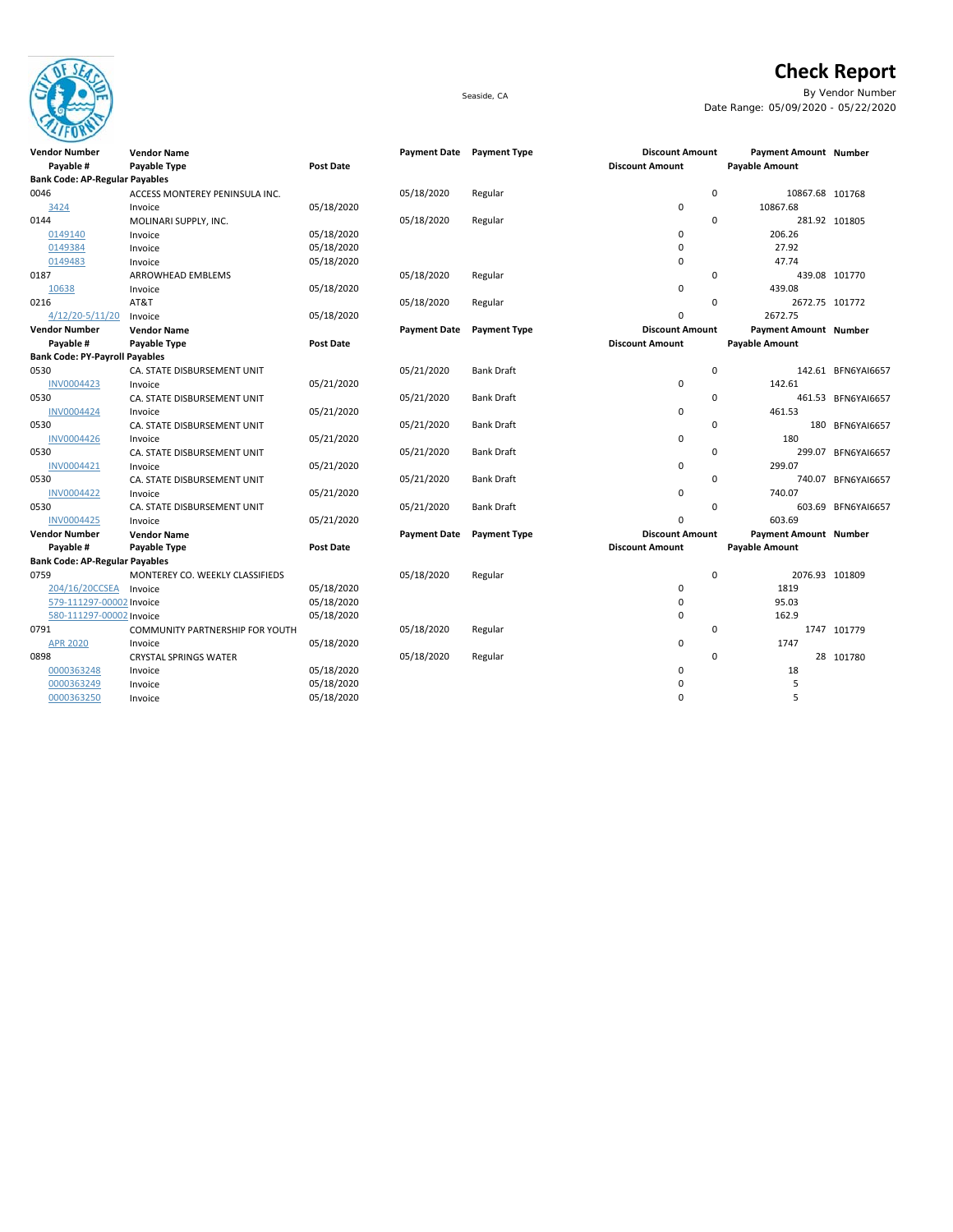| 0922                                  | <b>CYPRESS COAST FORD-LINCOLN</b> |                  | 05/18/2020          | Regular             | $\mathbf 0$            |                              | 35.18 101782          |
|---------------------------------------|-----------------------------------|------------------|---------------------|---------------------|------------------------|------------------------------|-----------------------|
| 199057                                | Invoice                           | 05/18/2020       |                     |                     | $\mathbf 0$            | 35.18                        |                       |
| <b>Vendor Number</b>                  | <b>Vendor Name</b>                |                  | <b>Payment Date</b> | <b>Payment Type</b> | <b>Discount Amount</b> | <b>Payment Amount Number</b> |                       |
| Payable #                             | Payable Type                      | <b>Post Date</b> |                     |                     | <b>Discount Amount</b> | <b>Payable Amount</b>        |                       |
| <b>Bank Code: PY-Payroll Payables</b> |                                   |                  |                     |                     |                        |                              |                       |
| 1144                                  | EMPLOYMENT DEVELOPMENT DEPARTMENT |                  | 05/13/2020          | <b>Bank Draft</b>   | $\mathbf 0$            |                              | 3337.95 0-811-346-464 |
| <b>INV0004400</b>                     | Invoice                           | 05/12/2020       |                     |                     | $\mathbf 0$            | 3337.95                      |                       |
| <b>Vendor Number</b>                  | <b>Vendor Name</b>                |                  | <b>Payment Date</b> | <b>Payment Type</b> | <b>Discount Amount</b> | Payment Amount Number        |                       |
| Payable #                             | Payable Type                      | <b>Post Date</b> |                     |                     | <b>Discount Amount</b> | <b>Payable Amount</b>        |                       |
| <b>Bank Code: AP-Regular Payables</b> |                                   |                  |                     |                     |                        |                              |                       |
| 1152                                  | ENTENMANN-ROVIN COMPANY           |                  | 05/18/2020          | Regular             | $\mathbf 0$            |                              | 395.97 101785         |
| 0151503-IN                            | Invoice                           | 05/18/2020       |                     |                     | 0                      | 125.47                       |                       |
| 0151504-IN                            | Invoice                           | 05/18/2020       |                     |                     | $\mathbf 0$            | 135.25                       |                       |
| 0151511-IN                            | Invoice                           | 05/18/2020       |                     |                     | $\mathbf 0$            | 135.25                       |                       |
| 1224                                  | <b>FIRST ALARM</b>                |                  | 05/18/2020          | Regular             | 0                      | 2014.05 101788               |                       |
| 539208                                | Invoice                           | 05/18/2020       |                     |                     | $\pmb{0}$              | 1717.8                       |                       |
| 539759                                | Invoice                           | 05/18/2020       |                     |                     | $\pmb{0}$              | 296.25                       |                       |
| 1392                                  | <b>GRANITE ROCK COMPANY</b>       |                  | 05/18/2020          | Regular             | 0                      | 2316.06 101789               |                       |
| 1233277                               | Invoice                           | 05/18/2020       |                     |                     | $\pmb{0}$              | 75.62                        |                       |
| 1233436                               | Invoice                           | 05/18/2020       |                     |                     | $\mathbf 0$            | 86.92                        |                       |
| 1233766                               | Invoice                           | 05/18/2020       |                     |                     | $\mathbf 0$            | 1088.39                      |                       |
| 1234309                               | Invoice                           | 05/18/2020       |                     |                     | $\mathbf 0$            | 10.85                        |                       |
| 1234500                               | Invoice                           | 05/18/2020       |                     |                     | $\pmb{0}$              | 1054.28                      |                       |
| 1402                                  | <b>GREATER VICTORY TEMPLE</b>     |                  | 05/18/2020          | Regular             | 0                      |                              | 2000 101790           |
| <b>MASKS</b>                          | Invoice                           | 05/18/2020       |                     |                     | $\pmb{0}$              | 2000                         |                       |
| 1494                                  | HD SUPPLY FACILITIES MAINTENANCE  |                  | 05/18/2020          | Regular             | 0                      |                              | 867.66 101793         |
| 9180837084                            | Invoice                           | 05/18/2020       |                     |                     | $\pmb{0}$              | 433.83                       |                       |
| 9180958052                            | Invoice                           | 05/18/2020       |                     |                     | $\mathbf 0$            | 433.83                       |                       |
| 1798                                  | <b>KELLY-MOORE PAINT COMPANY</b>  |                  | 05/18/2020          | Regular             | 0                      |                              | 238.76 101798         |
| 802-00000731462 Invoice               |                                   | 05/18/2020       |                     |                     | $\pmb{0}$              | 8.46                         |                       |
| 802-00000731628 Invoice               |                                   | 05/18/2020       |                     |                     | $\mathbf 0$            | 8.46                         |                       |
| 802-00000731629 Invoice               |                                   | 05/18/2020       |                     |                     | $\Omega$               | 11.33                        |                       |
| 802-00000731693 Invoice               |                                   | 05/18/2020       |                     |                     | 0                      | 89.81                        |                       |
| 802-00000732606 Invoice               |                                   | 05/18/2020       |                     |                     | $\Omega$               | 19.76                        |                       |
| 802-00000732625 Invoice               |                                   | 05/18/2020       |                     |                     | $\mathbf 0$            | 8.46                         |                       |
| 802-00000732626 Invoice               |                                   | 05/18/2020       |                     |                     | $\Omega$               | 56.7                         |                       |
| 802-00000733524 Invoice               |                                   | 05/18/2020       |                     |                     | 0                      | 18.84                        |                       |
| 802-00000733748 Invoice               |                                   | 05/18/2020       |                     |                     | $\mathbf 0$            | 16.94                        |                       |
| 2045                                  | M & S BUILDING SUPPLY INC         |                  | 05/18/2020          | Regular             | 0                      |                              | 186.08 101800         |
| 001445330                             | Invoice                           | 05/18/2020       |                     |                     | $\pmb{0}$              | 75.29                        |                       |
| 001446369                             | Invoice                           | 05/18/2020       |                     |                     | $\mathbf 0$            | 110.79                       |                       |
| 2102                                  | MARTIN'S IRRIGATION SUPPLY, INC.  |                  | 05/18/2020          | Regular             | 0                      |                              | 397.5 101801          |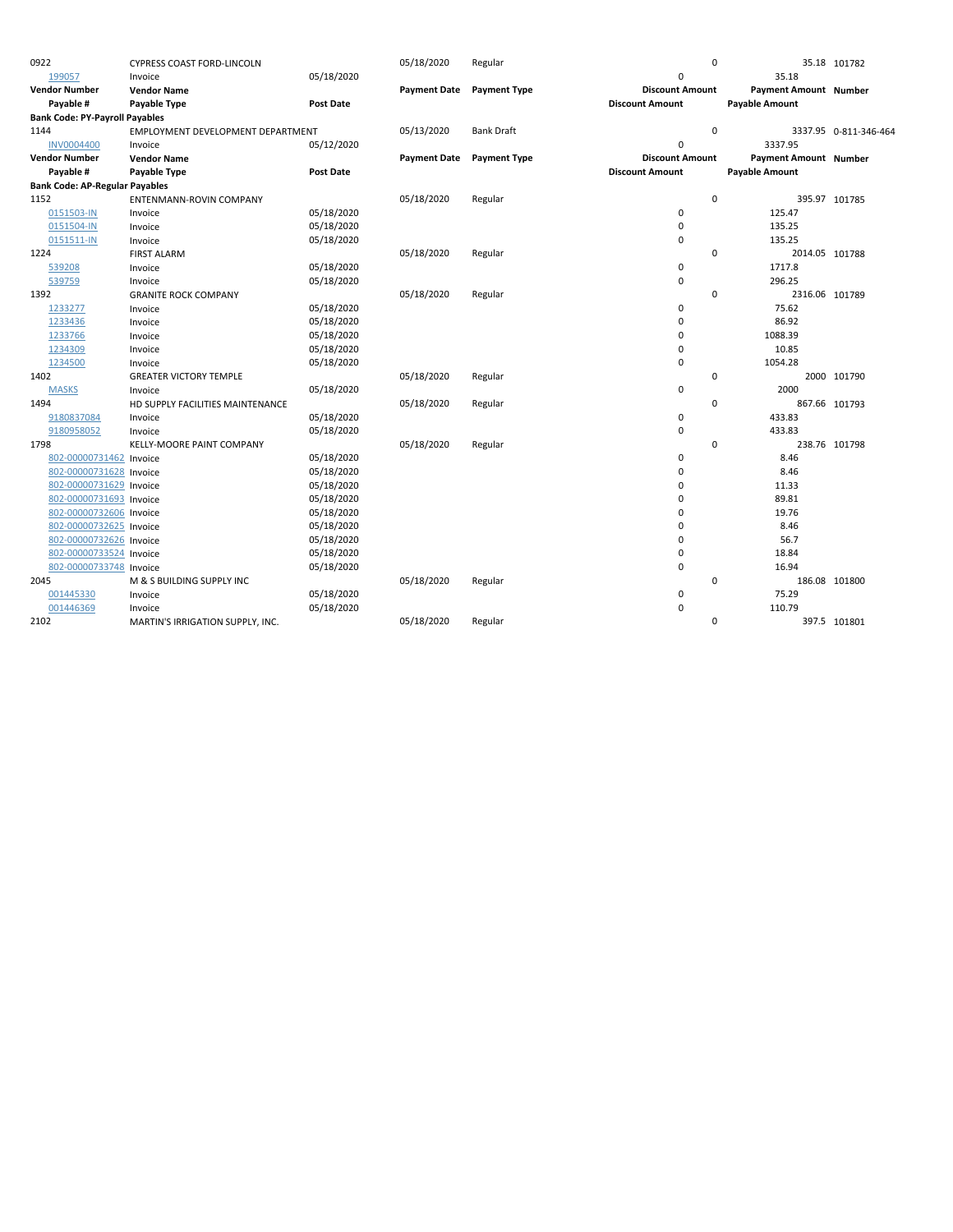| 564143                                | Invoice                                               | 05/18/2020       |                     |                     | 0                      |             | 397.5                 |                      |
|---------------------------------------|-------------------------------------------------------|------------------|---------------------|---------------------|------------------------|-------------|-----------------------|----------------------|
| 2184                                  | <b>MISSION LINEN SERVICE</b>                          |                  | 05/18/2020          | Regular             |                        | 0           |                       | 82.21 101803         |
| 512376416                             | Invoice                                               | 05/18/2020       |                     |                     | 0                      |             | 82.21                 |                      |
| 2186                                  | MISSION UNIFORM SERVICE                               |                  | 05/18/2020          | Regular             |                        | $\mathbf 0$ | 1460.72 101804        |                      |
| 512284402                             | Invoice                                               | 05/18/2020       |                     |                     | 0                      |             | 527.6                 |                      |
| 512284403                             | Invoice                                               | 05/18/2020       |                     |                     | 0                      |             | 106.74                |                      |
| 512295986                             | Invoice                                               | 05/18/2020       |                     |                     | $\Omega$               |             | 35.49                 |                      |
| 512329480                             | Invoice                                               | 05/18/2020       |                     |                     | 0                      |             | 540.34                |                      |
| 512329481                             | Invoice                                               | 05/18/2020       |                     |                     | 0                      |             | 106.74                |                      |
| 512391799                             | Invoice                                               | 05/18/2020       |                     |                     | 0                      |             | 143.81                |                      |
| 2205                                  | <b>MONTEREY CO. CONVENTION &amp; VISITOR'S BUREAU</b> |                  | 05/18/2020          | Regular             |                        | 0           | 10532.61 101808       |                      |
| <b>SEASIDE TID - MAR Invoice</b>      |                                                       | 05/18/2020       |                     |                     | 0                      |             | 10532.61              |                      |
| 2238                                  | <b>MONTEREY BAY PEST CONTROL</b>                      |                  | 05/18/2020          | Regular             |                        | 0           |                       | 410 101807           |
| 0176451                               | Invoice                                               | 05/18/2020       |                     |                     | 0                      |             | 60                    |                      |
| 0176452                               | Invoice                                               | 05/18/2020       |                     |                     | 0                      |             | 100                   |                      |
| 0177115                               | Invoice                                               | 05/18/2020       |                     |                     | $\Omega$               |             | 250                   |                      |
| <b>Vendor Number</b>                  | <b>Vendor Name</b>                                    |                  | <b>Payment Date</b> | <b>Payment Type</b> | <b>Discount Amount</b> |             | Payment Amount Number |                      |
| Payable #                             | Payable Type                                          | <b>Post Date</b> |                     |                     | <b>Discount Amount</b> |             | <b>Payable Amount</b> |                      |
| 2328                                  | <b>WALLACE GROUP</b>                                  |                  | 05/18/2020          | Regular             |                        | $\mathbf 0$ |                       | 186.25 101838        |
| 50643                                 | Invoice                                               | 05/18/2020       |                     |                     | 0                      |             | 146.25                |                      |
| 50653                                 | Invoice                                               | 05/18/2020       |                     |                     | $\mathbf 0$            |             | 40                    |                      |
| 2338                                  | <b>MONTEREY PENINSULA WATER</b>                       |                  | 05/18/2020          | Regular             |                        | 0           | 5457.27 101811        |                      |
| 3/31/20-4/30/20 - : Invoice           |                                                       | 05/05/2020       |                     |                     | 0                      |             | 5457.27               |                      |
| 2351                                  | <b>MONTEREY TIRE SERVICE</b>                          |                  | 05/18/2020          | Regular             |                        | $\Omega$    |                       | 650.99 101813        |
| 1-94289                               | Invoice                                               | 05/18/2020       |                     |                     | 0                      |             | 618.31                |                      |
| 1-94290                               | Invoice                                               | 05/18/2020       |                     |                     | 0                      |             | 32.68                 |                      |
| 2752                                  | PENINSULA WELDING & MEDICAL SUPPLY, INC.              |                  | 05/18/2020          | Regular             |                        | 0           |                       | 80.19 101818         |
| 198837                                | Invoice                                               | 05/18/2020       |                     |                     | 0                      |             | 80.19                 |                      |
| 2849                                  | PREMIUM AUTO PARTS, INC.                              |                  | 05/18/2020          | Regular             |                        | 0           |                       | 27 101821            |
| 7474-183700                           | Invoice                                               | 05/18/2020       |                     |                     | 0                      |             | 3.27                  |                      |
| 7474-183720                           | Invoice                                               | 05/18/2020       |                     |                     | $\Omega$               |             | 10.91                 |                      |
| 7474-183769                           | Invoice                                               | 05/18/2020       |                     |                     | 0                      |             | 10.91                 |                      |
| 7474-183841                           | Invoice                                               | 05/18/2020       |                     |                     | O                      |             | 1.91                  |                      |
| <b>Vendor Number</b>                  | <b>Vendor Name</b>                                    |                  | <b>Payment Date</b> | <b>Payment Type</b> | <b>Discount Amount</b> |             | Payment Amount Number |                      |
| Payable #                             | Payable Type                                          | <b>Post Date</b> |                     |                     | <b>Discount Amount</b> |             | <b>Payable Amount</b> |                      |
| <b>Bank Code: PY-Payroll Payables</b> |                                                       |                  |                     |                     |                        |             |                       |                      |
| 2877                                  | PUBLIC EMPLOYEES' RETIREMENT SYSTEM                   |                  | 05/11/2020          | <b>Bank Draft</b>   |                        | $\mathbf 0$ |                       | -153.63 1001553487   |
| INV0004351                            | Credit Memo                                           | 05/11/2020       |                     |                     | 0                      |             | $-153.63$             |                      |
| 2877                                  | PUBLIC EMPLOYEES' RETIREMENT SYSTEM                   |                  | 05/11/2020          | <b>Bank Draft</b>   |                        | 0           |                       | 130293.77 1001553487 |
| <b>INV0004338</b>                     | Invoice                                               | 04/23/2020       |                     |                     | 0                      |             | 130293.77             |                      |
|                                       |                                                       |                  |                     |                     |                        |             |                       |                      |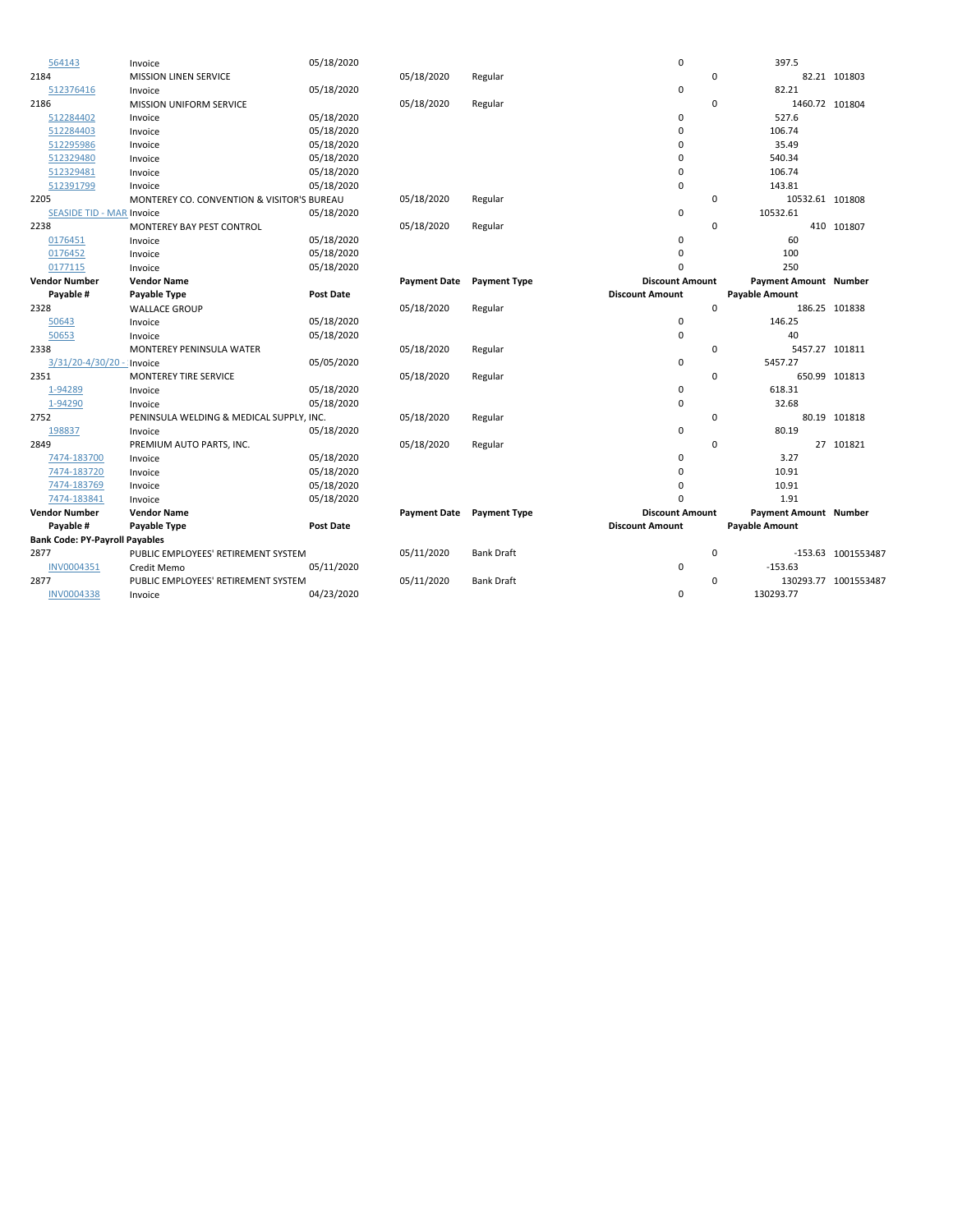| 2877                                  | PUBLIC EMPLOYEES' RETIREMENT SYSTEM |                  | 05/11/2020          | <b>Bank Draft</b>   | 0                      |                              | 0.06 1001553487 |
|---------------------------------------|-------------------------------------|------------------|---------------------|---------------------|------------------------|------------------------------|-----------------|
| INV0004352                            | Invoice                             | 05/11/2020       |                     |                     | 0                      | 0.06                         |                 |
| <b>Vendor Number</b>                  | <b>Vendor Name</b>                  |                  | <b>Payment Date</b> | <b>Payment Type</b> | <b>Discount Amount</b> | <b>Payment Amount Number</b> |                 |
| Payable #                             | Payable Type                        | <b>Post Date</b> |                     |                     | <b>Discount Amount</b> | <b>Payable Amount</b>        |                 |
| <b>Bank Code: AP-Regular Payables</b> |                                     |                  |                     |                     |                        |                              |                 |
| 2888                                  | PURE H20 INC.                       |                  | 05/18/2020          | Regular             | $\mathbf 0$            |                              | 65.54 101823    |
| 12758                                 | Invoice                             | 05/18/2020       |                     |                     | 0                      | 65.54                        |                 |
| <b>Vendor Number</b>                  | <b>Vendor Name</b>                  |                  | <b>Payment Date</b> | <b>Payment Type</b> | <b>Discount Amount</b> | <b>Payment Amount Number</b> |                 |
| Payable #                             | Payable Type                        | <b>Post Date</b> |                     |                     | <b>Discount Amount</b> | <b>Payable Amount</b>        |                 |
| <b>Bank Code: PY-Payroll Payables</b> |                                     |                  |                     |                     |                        |                              |                 |
| 3138                                  | SEASIDE EMPLOYEES ASSN              |                  | 05/21/2020          | <b>Bank Draft</b>   | 0                      | 165                          | 489698540       |
| INV0004361                            | Invoice                             | 05/07/2020       |                     |                     | 0                      | 165                          |                 |
| 3138                                  | SEASIDE EMPLOYEES ASSN              |                  | 05/21/2020          | <b>Bank Draft</b>   | 0                      | 170                          | 489698540       |
| <b>INV0004408</b>                     | Invoice                             | 05/21/2020       |                     |                     | $\mathbf 0$            | 170                          |                 |
| 3153                                  | SEASIDE MANAGEMENT ASSN             |                  | 05/21/2020          | <b>Bank Draft</b>   | 0                      | 30                           | 489698540       |
| INV0004411                            | Invoice                             | 05/21/2020       |                     |                     | $\mathbf 0$            | 30                           |                 |
| 3153                                  | SEASIDE MANAGEMENT ASSN             |                  | 05/21/2020          | <b>Bank Draft</b>   | 0                      |                              | 30 489698540    |
| <b>INV0004364</b>                     | Invoice                             | 05/07/2020       |                     |                     | 0                      | 30                           |                 |
| <b>Vendor Number</b>                  | <b>Vendor Name</b>                  |                  | <b>Payment Date</b> | <b>Payment Type</b> | <b>Discount Amount</b> | Payment Amount Number        |                 |
| Payable #                             | Payable Type                        | <b>Post Date</b> |                     |                     | <b>Discount Amount</b> | <b>Payable Amount</b>        |                 |
| <b>Bank Code: AP-Regular Payables</b> |                                     |                  |                     |                     |                        |                              |                 |
| 3154                                  | GREEN VALLEY LANSCAPE INC.          |                  | 05/18/2020          | Regular             | 0                      |                              | 63.98 101791    |
| 220000001070                          | Invoice                             | 05/18/2020       |                     |                     | $\mathbf 0$            | 63.98                        |                 |
| 3211                                  | SHERWIN-WILLIAMS CO.                |                  | 05/18/2020          | Regular             | 0                      |                              | 204.63 101830   |
| 5244-0                                | Invoice                             | 05/18/2020       |                     |                     | $\mathbf 0$            | 204.63                       |                 |
| 3319                                  | <b>STAPLES ADVANTAGE</b>            |                  | 05/18/2020          | Regular             | 0                      |                              | 599.77 101833   |
| 3445221161                            | Invoice                             | 05/18/2020       |                     |                     | 0                      | 9.17                         |                 |
| 3445445379                            | Invoice                             | 05/18/2020       |                     |                     | 0                      | 308.3                        |                 |
| 3446245303                            | Invoice                             | 05/18/2020       |                     |                     | 0                      | 282.3                        |                 |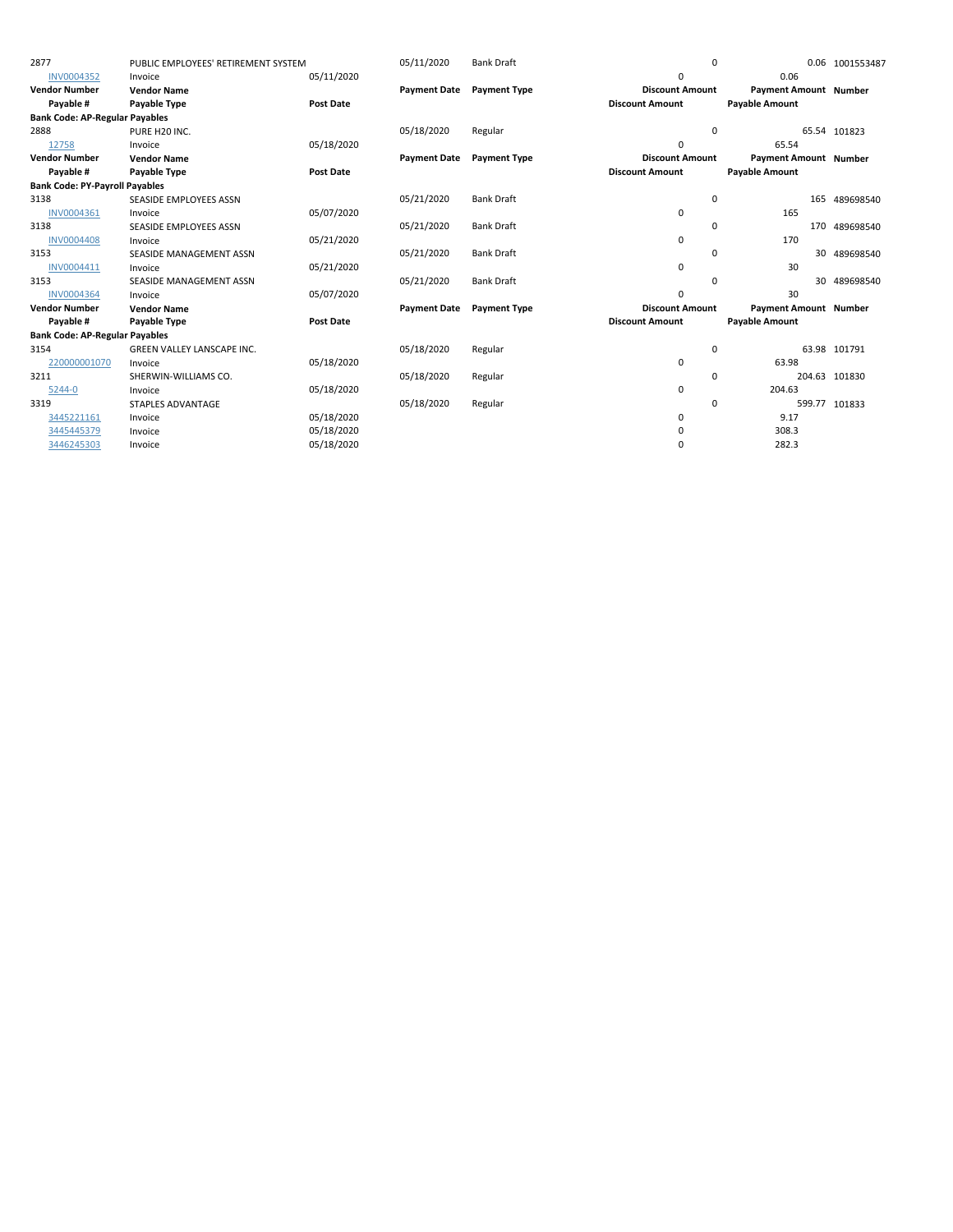| <b>Vendor Number</b>                  | <b>Vendor Name</b>               |                          | <b>Payment Date</b> Payment Type |                     | <b>Discount Amount</b> | <b>Payment Amount Number</b> |                          |
|---------------------------------------|----------------------------------|--------------------------|----------------------------------|---------------------|------------------------|------------------------------|--------------------------|
| Payable #                             | Payable Type                     | <b>Post Date</b>         |                                  |                     | <b>Discount Amount</b> | <b>Payable Amount</b>        |                          |
| <b>Bank Code: PY-Payroll Payables</b> |                                  |                          |                                  |                     |                        |                              |                          |
| 3560                                  | UNITED WAY OF MONTEREY PENINSULA |                          | 05/21/2020                       | Regular             | $\mathbf 0$            |                              | 66 19122                 |
| <b>INV0004366</b>                     | Invoice                          | 05/07/2020               |                                  |                     | $\pmb{0}$              | 33                           |                          |
| INV0004413                            | Invoice                          | 05/21/2020               |                                  |                     | $\Omega$               | 33                           |                          |
| Vendor Number                         | <b>Vendor Name</b>               |                          | <b>Payment Date</b>              | <b>Payment Type</b> | <b>Discount Amount</b> | Payment Amount Number        |                          |
| Payable #                             | Payable Type                     | <b>Post Date</b>         |                                  |                     | <b>Discount Amount</b> | <b>Payable Amount</b>        |                          |
| <b>Bank Code: AP-Regular Payables</b> |                                  |                          |                                  |                     |                        |                              |                          |
| 3569                                  | URBAN FUTURES, INC.              |                          | 05/18/2020                       | Regular             | $\mathbf 0$            |                              | 3049.5 101836            |
| CD-2020-50                            | Invoice                          | 05/18/2020               |                                  |                     | $\pmb{0}$              | 3049.5                       |                          |
| 3851                                  | BOUND TREE MEDICAL, LLC          |                          | 05/18/2020                       | Regular             | 0                      |                              | 884.49 101775            |
| 83607302                              | Invoice                          | 05/18/2020               |                                  |                     | $\pmb{0}$              | 635.69                       |                          |
| 83608867                              | Invoice                          | 05/18/2020               |                                  |                     | 0                      | 128.37                       |                          |
| 83610836                              | Invoice                          | 05/18/2020               |                                  |                     | 0                      | 120.43                       |                          |
| 4025                                  | RICHARD LEE                      |                          | 05/18/2020                       | Regular             | 0<br>0                 |                              | 455.41 101824            |
| 305186                                | Invoice                          | 05/15/2020               |                                  |                     | 0                      | 455.41                       |                          |
| 4106<br>395532                        | BAY REPROGRAPHIC & SUPPLY, INC.  | 05/18/2020               | 05/18/2020                       | Regular             | 0                      | 379.1                        | 766.06 101774            |
| 395738                                | Invoice<br>Invoice               | 05/18/2020               |                                  |                     | 0                      | 386.96                       |                          |
| 4222                                  | HARRIS & ASSOCIATES, INC.        |                          | 05/18/2020                       | Regular             | 0                      | 42148.56 101792              |                          |
| 44688                                 | Invoice                          | 05/18/2020               |                                  |                     | 0                      | 307.5                        |                          |
| 44798                                 | Invoice                          | 05/18/2020               |                                  |                     | $\mathbf 0$            | 41841.06                     |                          |
| 4892                                  | <b>EDGES ELECTRICAL GROUP</b>    |                          | 05/18/2020                       | Regular             | 0                      |                              | 203.98 101783            |
| S4925291.001                          | Invoice                          | 05/18/2020               |                                  |                     | 0                      | 44.3                         |                          |
| S4925921.001                          | Invoice                          | 05/18/2020               |                                  |                     | 0                      | 18.42                        |                          |
| S4939888.001                          | Invoice                          | 05/18/2020               |                                  |                     | $\Omega$               | 70.63                        |                          |
| S4939890.001                          | Invoice                          | 05/18/2020               |                                  |                     | $\Omega$               | 70.63                        |                          |
| <b>Vendor Number</b>                  | <b>Vendor Name</b>               |                          | Payment Date Payment Type        |                     | <b>Discount Amount</b> | Payment Amount Number        |                          |
| Payable #                             | Payable Type                     | <b>Post Date</b>         |                                  |                     | <b>Discount Amount</b> | <b>Payable Amount</b>        |                          |
| <b>Bank Code: PY-Payroll Payables</b> |                                  |                          |                                  |                     |                        |                              |                          |
| 4920                                  | ICMA RETIREMENT TRUST-457        |                          | 05/21/2020                       | Bank Draft          | $\pmb{0}$              |                              | -71.38 49185669          |
| CM0000418                             | Credit Memo                      | 05/21/2020               |                                  |                     | $\pmb{0}$              | $-71.38$                     |                          |
| 4920                                  | ICMA RETIREMENT TRUST-457        |                          | 05/21/2020                       | <b>Bank Draft</b>   | 0                      |                              | 35718.02 49185669        |
| INV0004433                            | Invoice                          | 05/21/2020               |                                  |                     | 0                      | 35718.02                     |                          |
| 4920                                  | ICMA RETIREMENT TRUST-457        |                          | 05/21/2020                       | Bank Draft          | $\mathbf 0$            |                              | 757.95 49185669          |
| INV0004431                            | Invoice                          | 05/21/2020               |                                  |                     | 0                      | 757.95                       |                          |
| 5103                                  | CALIF LAW ENFRCMNT ASSOC         |                          | 05/21/2020                       | Regular             | 0                      |                              | 622.5 19119              |
| DM0000476                             | Debit Memo                       | 05/31/2020               |                                  |                     | 0<br>$\Omega$          | 10.37<br>20.75               |                          |
| DM0000477<br><b>INV0004380</b>        | Debit Memo                       | 05/31/2020<br>05/07/2020 |                                  |                     | $\Omega$               | 31.14                        |                          |
| INV0004381                            | Invoice<br>Invoice               | 05/07/2020               |                                  |                     | 0                      | 259.5                        |                          |
| INV0004427                            | Invoice                          | 05/21/2020               |                                  |                     | 0                      | 31.11                        |                          |
| <b>INV0004428</b>                     | Invoice                          | 05/21/2020               |                                  |                     | 0                      | 269.63                       |                          |
| 5144                                  | STATE OF CALIFORNIA              |                          | 05/22/2020                       | <b>Bank Draft</b>   | 0                      |                              | 21914.56 0-752-458-272   |
| INV0004436                            | Invoice                          | 05/21/2020               |                                  |                     | 0                      | 21914.56                     |                          |
| 5144                                  | STATE OF CALIFORNIA              |                          | 05/18/2020                       | <b>Bank Draft</b>   | 0                      |                              | 815.16 1-656-662-560     |
| INV0004402                            | Invoice                          | 05/15/2020               |                                  |                     | 0                      | 815.16                       |                          |
| 5264                                  | RABOBANK, N.A.                   |                          | 05/18/2020                       | <b>Bank Draft</b>   | $\mathbf 0$            |                              | 623.04 270053980158569   |
| <b>INV0004404</b>                     | Invoice                          | 05/15/2020               |                                  |                     | $\mathbf 0$            | 623.04                       |                          |
| 5264                                  | RABOBANK, N.A.                   |                          | 05/18/2020                       | <b>Bank Draft</b>   | $\mathbf 0$            |                              | 2185.06 270053980158569  |
| INV0004403                            | Invoice                          | 05/15/2020               |                                  |                     | $\pmb{0}$              | 2185.06                      |                          |
| 5264                                  | RABOBANK, N.A.                   |                          | 05/22/2020                       | <b>Bank Draft</b>   | $\mathsf 0$            |                              | 56355.61 270054324417773 |
| INV0004437                            | Invoice                          | 05/21/2020               |                                  |                     | 0                      | 56355.61                     |                          |
| 5264                                  | RABOBANK, N.A.                   |                          | 05/22/2020                       | <b>Bank Draft</b>   | $\mathbf 0$            |                              | 16563.18 270054324417773 |
| <b>INV0004438</b>                     | Invoice                          | 05/21/2020               |                                  |                     | 0                      | 16563.18                     |                          |
| 5266                                  | INTL ASSOC OF FIREFIGHTER        |                          | 05/21/2020                       | <b>Bank Draft</b>   | $\mathbf 0$            |                              | 1100 489698540           |
| INV0004362                            | Invoice                          | 05/07/2020               |                                  |                     | 0                      | 1100                         |                          |
| 5266                                  | INTL ASSOC OF FIREFIGHTER        |                          | 05/21/2020                       | <b>Bank Draft</b>   | $\mathbf 0$            |                              | 1320 489698540           |
| INV0004409                            | Invoice                          | 05/21/2020               |                                  |                     | 0                      | 1320                         |                          |
| 5267                                  | SEASIDE POLICE                   |                          | 05/21/2020                       | <b>Bank Draft</b>   | $\mathbf 0$            |                              | 2205 489698540           |
| INV0004410<br>5267                    | Invoice                          | 05/21/2020               | 05/21/2020                       | <b>Bank Draft</b>   | 0<br>$\mathbf 0$       | 2205                         | 2257.5 489698540         |
| INV0004363                            | <b>SEASIDE POLICE</b><br>Invoice | 05/07/2020               |                                  |                     | 0                      | 2257.5                       |                          |
| <b>Vendor Number</b>                  | <b>Vendor Name</b>               |                          | <b>Payment Date</b>              | <b>Payment Type</b> | <b>Discount Amount</b> | <b>Payment Amount Number</b> |                          |
| Payable #                             | Payable Type                     | <b>Post Date</b>         |                                  |                     | <b>Discount Amount</b> | <b>Pavable Amount</b>        |                          |
| 5462                                  | LABORERS NATIONAL PENSION        |                          | 05/21/2020                       | Regular             | $\mathbf 0$            |                              | 8640 19120               |
|                                       |                                  |                          |                                  |                     |                        |                              |                          |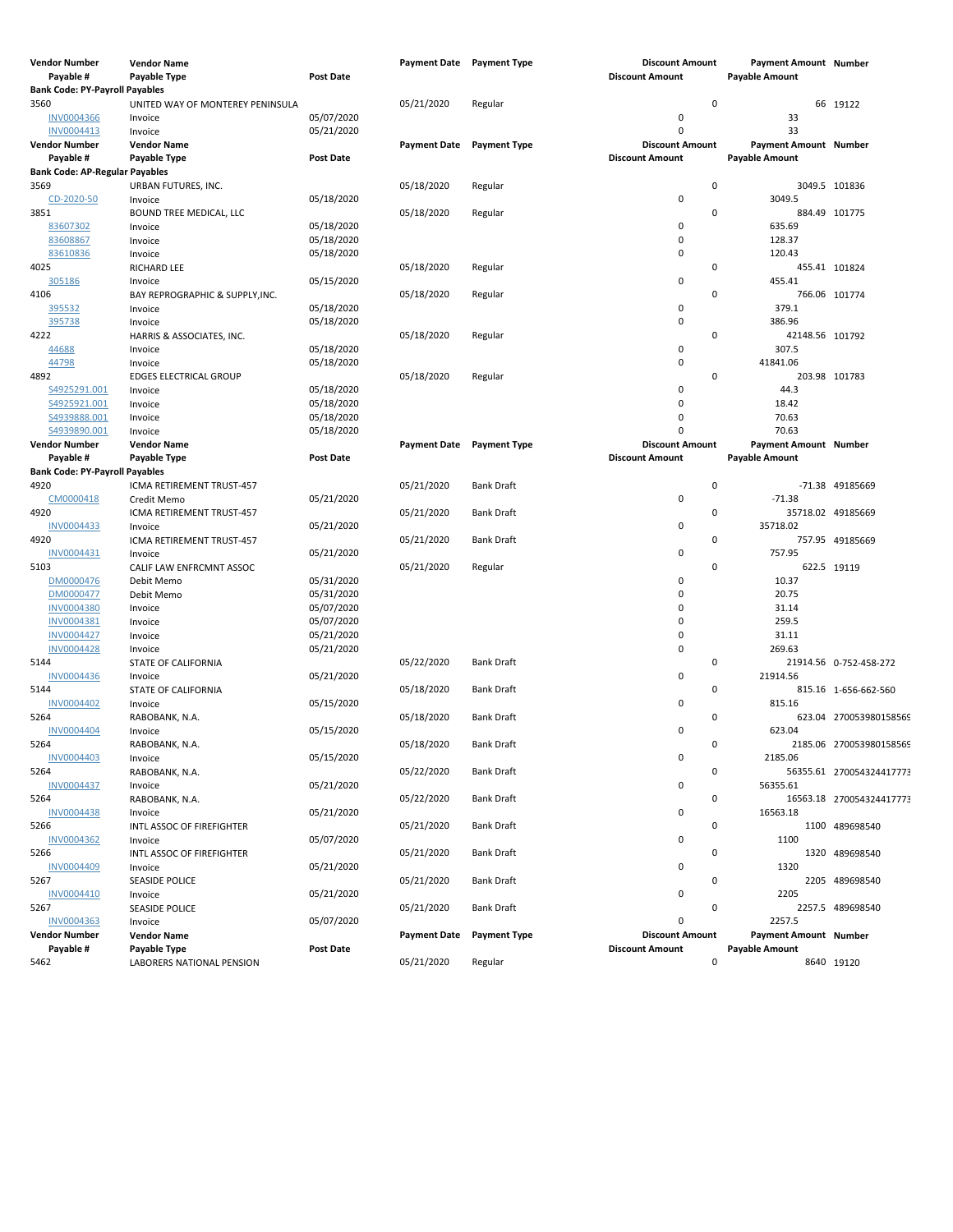| INV0004382                            | Invoice                             | 05/07/2020       |                     |                     | $\mathbf 0$            | 4032                         |                   |
|---------------------------------------|-------------------------------------|------------------|---------------------|---------------------|------------------------|------------------------------|-------------------|
| <b>INV0004383</b>                     | Invoice                             | 05/07/2020       |                     |                     | $\Omega$               | 288                          |                   |
| <b>INV0004429</b>                     | Invoice                             | 05/21/2020       |                     |                     | 0                      | 4032                         |                   |
| <b>INV0004430</b>                     | Invoice                             | 05/21/2020       |                     |                     | $\Omega$               | 288                          |                   |
| <b>Vendor Number</b>                  | <b>Vendor Name</b>                  |                  | <b>Payment Date</b> | <b>Payment Type</b> | <b>Discount Amount</b> | Payment Amount Number        |                   |
| Payable #                             | Payable Type                        | <b>Post Date</b> |                     |                     | <b>Discount Amount</b> | <b>Payable Amount</b>        |                   |
| <b>Bank Code: AP-Regular Payables</b> |                                     |                  |                     |                     |                        |                              |                   |
| 5582                                  | O'REILLY AUTO PARTS                 |                  | 05/18/2020          | Regular             | $\Omega$               |                              | 148.92 101814     |
| 3503-451669                           | Invoice                             | 05/18/2020       |                     |                     | $\pmb{0}$              | 118.34                       |                   |
| 3503-451686                           | Invoice                             | 05/18/2020       |                     |                     | $\Omega$               | 30.58                        |                   |
| <b>Vendor Number</b>                  | <b>Vendor Name</b>                  |                  | <b>Payment Date</b> | <b>Payment Type</b> | <b>Discount Amount</b> | <b>Payment Amount Number</b> |                   |
| Payable #                             | Payable Type                        | <b>Post Date</b> |                     |                     | <b>Discount Amount</b> | <b>Payable Amount</b>        |                   |
| <b>Bank Code: PY-Payroll Payables</b> |                                     |                  |                     |                     |                        |                              |                   |
| 5705                                  | PUBLIC AGENCY RETIREMENT SERVICES   |                  | 05/18/2020          | <b>Bank Draft</b>   | $\mathbf 0$            |                              | 427.59 2312627866 |
| <b>INV0004406</b>                     | Invoice                             | 05/15/2020       |                     |                     | 0                      | 427.59                       |                   |
| 5705                                  | PUBLIC AGENCY RETIREMENT SERVICES   |                  | 05/18/2020          | <b>Bank Draft</b>   | $\mathbf 0$            |                              | 750 2312627866    |
| <b>INV0004405</b>                     | Invoice                             | 05/15/2020       |                     |                     | 0                      | 750                          |                   |
| <b>Vendor Number</b>                  | <b>Vendor Name</b>                  |                  | <b>Payment Date</b> | <b>Payment Type</b> | <b>Discount Amount</b> | <b>Payment Amount Number</b> |                   |
| Payable #                             | Payable Type                        | <b>Post Date</b> |                     |                     | <b>Discount Amount</b> | <b>Payable Amount</b>        |                   |
| <b>Bank Code: AP-Regular Payables</b> |                                     |                  |                     |                     |                        |                              |                   |
| 5873                                  | UNITED SITE SERVICES, INC.          |                  | 05/18/2020          | Regular             | $\mathbf 0$            |                              | 2853.7 101835     |
| 114-10137322                          | Invoice                             | 05/18/2020       |                     |                     | $\mathbf 0$            | 2609.76                      |                   |
| 114-10197976                          | Invoice                             | 05/18/2020       |                     |                     | $\pmb{0}$              | 189.68                       |                   |
| 114-10205969                          | Invoice                             | 05/18/2020       |                     |                     | $\mathbf 0$            | 54.26                        |                   |
| 5969                                  | <b>FASTENAL COMPANY</b>             |                  | 05/18/2020          | Regular             | $\mathbf 0$            |                              | 528.05 101787     |
| <b>CASEA98683</b>                     | Invoice                             | 05/18/2020       |                     |                     | $\mathbf 0$            | 289.51                       |                   |
| <b>CASEA98715</b>                     | Invoice                             | 05/18/2020       |                     |                     | $\mathbf 0$            | 238.54                       |                   |
| 6162                                  | PLAYCORE WISCONSIN INC              |                  | 05/18/2020          | Regular             | 0                      |                              | 687.65 101819     |
| SI219548                              | Invoice                             | 05/18/2020       |                     |                     | $\mathbf 0$            | 687.65                       |                   |
| 6162                                  | PLAYCORE WISCONSIN INC              |                  | 05/18/2020          | Regular             | $\mathbf 0$            | 3024.34 101820               |                   |
| SI218266                              | Invoice                             | 05/18/2020       |                     |                     | $\mathbf 0$            | 1455.08                      |                   |
| SI219050                              | Invoice                             | 05/18/2020       |                     |                     | $\mathbf 0$            | 721.01                       |                   |
| SI220809                              | Invoice                             | 05/18/2020       |                     |                     | $\mathbf 0$            | 848.25                       |                   |
| 6172                                  | LEXISNEXIS RISK DATA MANGEMENT INC. |                  | 05/18/2020          | Regular             | 0                      |                              | 150 101799        |
| 1035416-20200430 Invoice              |                                     | 05/18/2020       |                     |                     | 0                      | 150                          |                   |
| 6290                                  | BURKE, WILLIAMS & SORENSEN, LLP     |                  | 05/18/2020          | Regular             | 0                      |                              | 1155 101776       |
| 253793                                | Invoice                             | 05/18/2020       |                     |                     | $\mathbf 0$            | 1155                         |                   |
| 6477                                  | ROBERT S. JAQUES                    |                  | 05/18/2020          | Regular             | 0                      |                              | 5175 101826       |
| 3/31/20-4/30/20                       | Invoice                             | 05/18/2020       |                     |                     | 0                      | 5175                         |                   |
| 6553                                  | COMCAST                             |                  | 05/18/2020          | Regular             | 0                      |                              | 270.87 101778     |
| $5/2/20 - 6/1/20$                     | Invoice                             | 05/18/2020       |                     |                     | $\mathbf 0$            | 270.87                       |                   |
| 6664                                  | CULLIGAN WATER CONDITIONING         |                  | 05/18/2020          | Regular             | 0                      |                              | 284 101781        |
| 1171387                               | Invoice                             | 05/18/2020       |                     |                     | $\mathbf 0$            | 284                          |                   |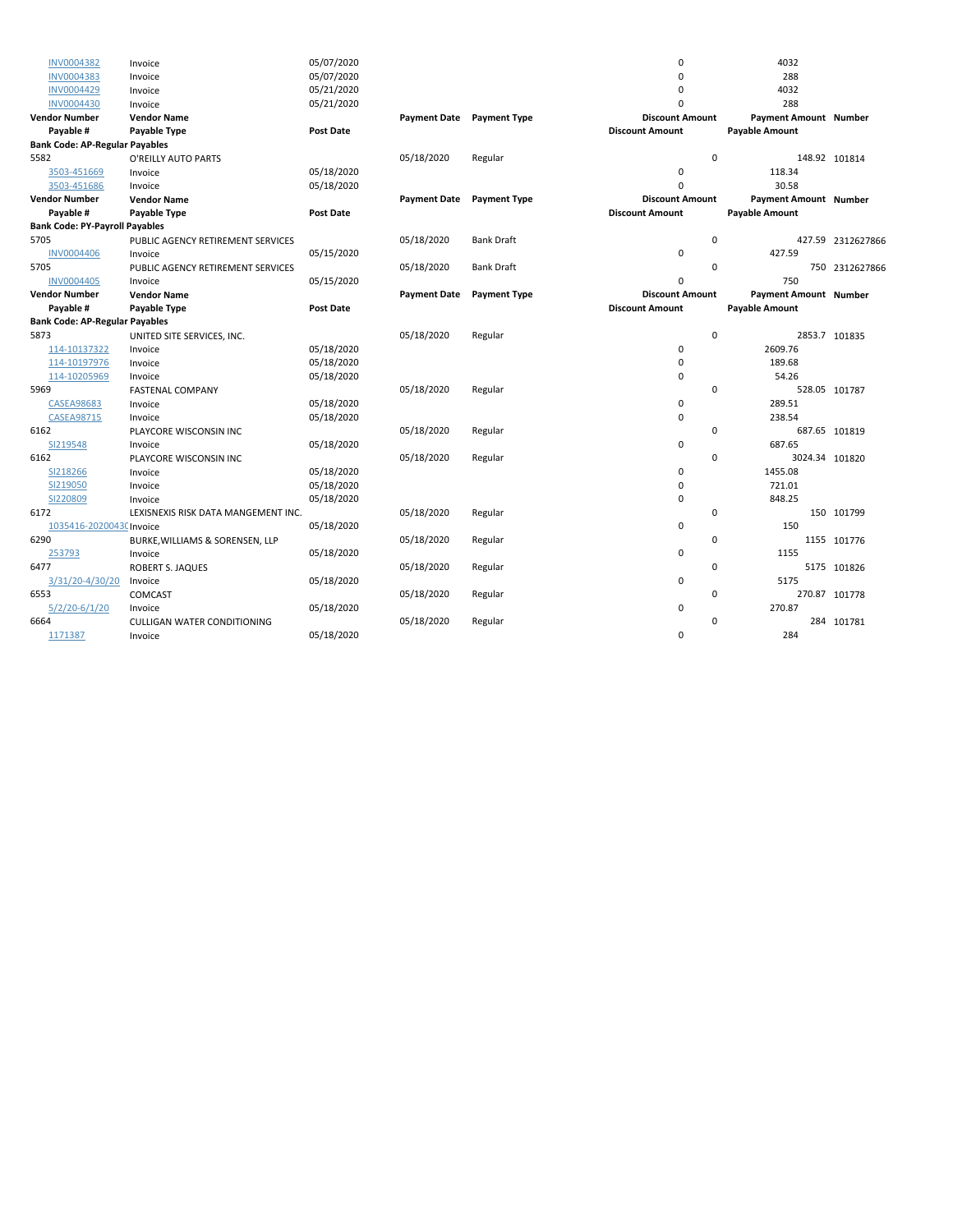| 7065                                  | JAN ROEHL CONSULTING                |                  | 05/18/2020          | Regular             |                        | $\mathbf 0$ |                              | 1200 101795        |
|---------------------------------------|-------------------------------------|------------------|---------------------|---------------------|------------------------|-------------|------------------------------|--------------------|
| 20.                                   | Invoice                             | 05/18/2020       |                     |                     | $\mathbf 0$            |             | 1200                         |                    |
| 7112                                  | <b>ART BLACK</b>                    |                  | 05/18/2020          | Regular             |                        | $\mathbf 0$ |                              | 430 101771         |
| 120161                                | Invoice                             | 05/18/2020       |                     |                     | 0                      |             | 430                          |                    |
| <b>Vendor Number</b>                  | <b>Vendor Name</b>                  |                  | <b>Payment Date</b> | <b>Payment Type</b> | <b>Discount Amount</b> |             | Payment Amount Number        |                    |
| Payable #                             | Payable Type                        | <b>Post Date</b> |                     |                     | <b>Discount Amount</b> |             | <b>Payable Amount</b>        |                    |
| <b>Bank Code: PY-Payroll Payables</b> |                                     |                  |                     |                     |                        |             |                              |                    |
| 7124                                  | U.S. BANK N.A. - PARS ARS 457 & SRP |                  | 05/21/2020          | <b>Bank Draft</b>   |                        | $\Omega$    |                              | 1039.71 113720250  |
| INV0004365                            | Invoice                             | 05/07/2020       |                     |                     | $\pmb{0}$              |             | 1039.71                      |                    |
| 7124                                  | U.S. BANK N.A. - PARS ARS 457 & SRP |                  | 05/21/2020          | <b>Bank Draft</b>   |                        | 0           |                              | 760.67 113720250   |
| INV0004412                            | Invoice                             | 05/21/2020       |                     |                     | 0                      |             | 760.67                       |                    |
| 7124                                  | U.S. BANK N.A. - PARS ARS 457 & SRP |                  | 05/21/2020          | <b>Bank Draft</b>   |                        | 0           |                              | -4020 1297548638   |
| CM0000419                             | Credit Memo                         | 05/20/2020       |                     |                     | $\mathbf 0$            |             | $-4020$                      |                    |
| 7124                                  | U.S. BANK N.A. - PARS ARS 457 & SRP |                  | 05/21/2020          | <b>Bank Draft</b>   |                        | 0           |                              | 3425.92 1297548638 |
| <b>INV0004407</b>                     | Invoice                             | 05/21/2020       |                     |                     | $\mathbf 0$            |             | 3425.92                      |                    |
| 7124                                  | U.S. BANK N.A. - PARS ARS 457 & SRP |                  | 05/21/2020          | <b>Bank Draft</b>   |                        | 0           |                              | 3424.13 1297548638 |
| <b>INV0004360</b>                     | Invoice                             | 05/07/2020       |                     |                     | 0                      |             | 3424.13                      |                    |
|                                       |                                     |                  |                     |                     |                        |             |                              |                    |
| <b>Vendor Number</b>                  | <b>Vendor Name</b>                  |                  | <b>Payment Date</b> | <b>Payment Type</b> | <b>Discount Amount</b> |             | <b>Payment Amount Number</b> |                    |
| Payable #                             | Payable Type                        | <b>Post Date</b> |                     |                     | <b>Discount Amount</b> |             | <b>Payable Amount</b>        |                    |
| <b>Bank Code: AP-Regular Payables</b> |                                     |                  |                     |                     |                        |             |                              |                    |
| 7135                                  | MONTEREY SANITARY SUPPLY, INC.      |                  | 05/18/2020          | Regular             |                        | $\mathbf 0$ |                              | 99 101812          |
| 14147                                 | Invoice                             | 05/18/2020       |                     |                     | $\mathbf 0$            |             | 99                           |                    |
| <b>Vendor Number</b>                  | <b>Vendor Name</b>                  |                  | <b>Payment Date</b> | <b>Payment Type</b> | <b>Discount Amount</b> |             | Payment Amount Number        |                    |
| Payable #                             | Payable Type                        | <b>Post Date</b> |                     |                     | <b>Discount Amount</b> |             | <b>Payable Amount</b>        |                    |
| <b>Bank Code: PY-Payroll Payables</b> |                                     |                  |                     |                     |                        |             |                              |                    |
| 7370                                  | UPEC, LOCAL 792                     |                  | 05/21/2020          | Regular             |                        | $\mathbf 0$ | 1686.25 19123                |                    |
| <b>INV0004368</b>                     | Invoice                             | 05/07/2020       |                     |                     | 0                      |             | 831.25                       |                    |
| INV0004415                            | Invoice                             | 05/21/2020       |                     |                     | $\Omega$               |             | 855                          |                    |
| <b>Vendor Number</b>                  | <b>Vendor Name</b>                  |                  | <b>Payment Date</b> | <b>Payment Type</b> | <b>Discount Amount</b> |             | <b>Payment Amount Number</b> |                    |
| Payable #                             | Payable Type                        | <b>Post Date</b> |                     |                     | <b>Discount Amount</b> |             | <b>Payable Amount</b>        |                    |
| <b>Bank Code: AP-Regular Payables</b> |                                     |                  |                     |                     |                        |             |                              |                    |
| 7393                                  | PUBLIC SAFETY CENTER                |                  | 05/18/2020          | Regular             |                        | 0           | 173.93 101822                |                    |
| 5924210                               | Invoice                             | 05/18/2020       |                     |                     | 0                      |             | 173.93                       |                    |
| 7505                                  | MONTEREY BAY ANALYTICAL SVCS.       |                  | 05/18/2020          | Regular             |                        | 0           |                              | 78 101806          |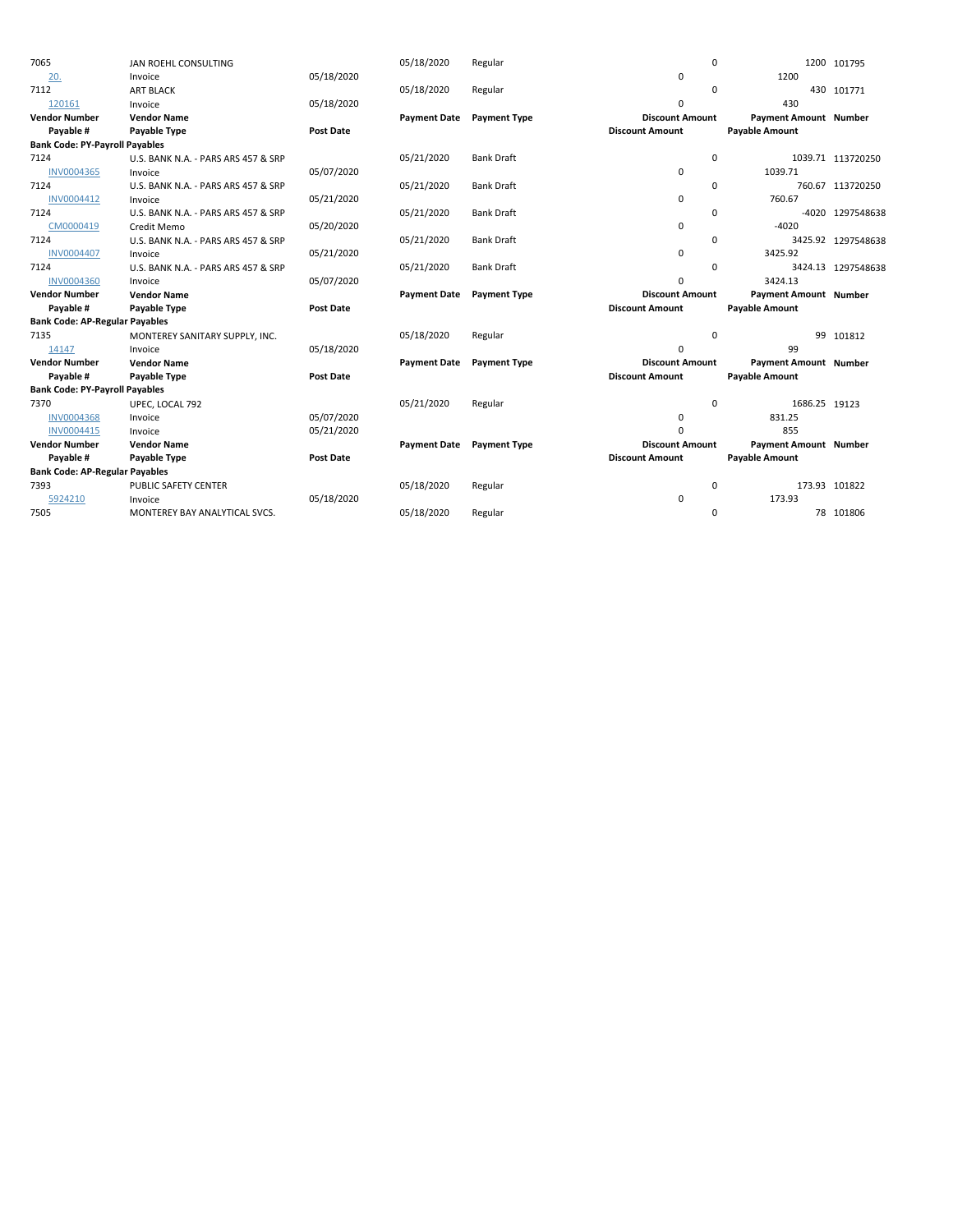| 200504 11                             | Invoice                               | 05/18/2020       |                     |                     | $\mathbf 0$            | 78                           |                 |
|---------------------------------------|---------------------------------------|------------------|---------------------|---------------------|------------------------|------------------------------|-----------------|
| 7880                                  | <b>ROBERT TUTTLE</b>                  |                  | 05/18/2020          | Regular             | 0                      |                              | 90 101827       |
| 127867                                | Invoice                               | 05/18/2020       |                     |                     | 0                      | 90                           |                 |
| 7883                                  | <b>BARTLE WELLS ASSOCIATES</b>        |                  | 05/18/2020          | Regular             | $\Omega$               |                              | 1030 101773     |
| 1004C                                 | Invoice                               | 05/18/2020       |                     |                     | 0                      | 1030                         |                 |
| <b>Vendor Number</b>                  | <b>Vendor Name</b>                    |                  | <b>Payment Date</b> | Payment Type        | <b>Discount Amount</b> | Payment Amount Number        |                 |
| Payable #                             | Payable Type                          | <b>Post Date</b> |                     |                     | <b>Discount Amount</b> | <b>Payable Amount</b>        |                 |
| <b>Bank Code: PY-Payroll Payables</b> |                                       |                  |                     |                     |                        |                              |                 |
| 7975                                  | <b>AMERICAN FIDELITY</b>              |                  | 05/22/2020          | <b>Bank Draft</b>   | 0                      |                              | 3978.24 D155946 |
| <b>INV0004370</b>                     | Invoice                               | 05/07/2020       |                     |                     | $\mathbf 0$            | 3978.24                      |                 |
| 7975                                  | <b>AMERICAN FIDELITY</b>              |                  | 05/22/2020          | <b>Bank Draft</b>   | 0                      |                              | 87.99 D155946   |
| DM0000478                             | Debit Memo                            | 05/22/2020       |                     |                     | $\mathbf 0$            | 87.99                        |                 |
| 7975                                  | <b>AMERICAN FIDELITY</b>              |                  | 05/22/2020          | <b>Bank Draft</b>   | $\Omega$               |                              | 3896.04 D155946 |
| INV0004417                            | Invoice                               | 05/21/2020       |                     |                     | 0                      | 3896.04                      |                 |
| 7975                                  | <b>AMERICAN FIDELITY</b>              |                  | 05/22/2020          | <b>Bank Draft</b>   | 0                      |                              | 2046.85 D155946 |
| INV0004369                            | Invoice                               | 05/07/2020       |                     |                     | 0                      | 2046.85                      |                 |
| 7975                                  | <b>AMERICAN FIDELITY</b>              |                  | 05/22/2020          | <b>Bank Draft</b>   | 0                      |                              | 2010.4 D155946  |
| INV0004416                            | Invoice                               | 05/21/2020       |                     |                     | 0                      | 2010.4                       |                 |
| 7975                                  | <b>AMERICAN FIDELITY</b>              |                  | 05/22/2020          | <b>Bank Draft</b>   | 0                      |                              | 40.26 D155946   |
| DM0000479                             | Debit Memo                            | 05/22/2020       |                     |                     | 0                      | 40.26                        |                 |
| <b>Vendor Number</b>                  | <b>Vendor Name</b>                    |                  | <b>Payment Date</b> | <b>Payment Type</b> | <b>Discount Amount</b> | <b>Payment Amount Number</b> |                 |
| Payable #                             | Payable Type                          | <b>Post Date</b> |                     |                     | <b>Discount Amount</b> | <b>Payable Amount</b>        |                 |
| <b>Bank Code: AP-Regular Payables</b> |                                       |                  |                     |                     |                        |                              |                 |
| 8014                                  | <b>PAXTON ASSOCIATES</b>              |                  | 05/18/2020          | Regular             | 0                      |                              | 2450 101817     |
| 1382                                  | Invoice                               | 05/18/2020       |                     |                     | 0                      | 2450                         |                 |
| 8022                                  | JEFF K. BILLS                         |                  | 05/18/2020          | Regular             | 0                      |                              | 400 101796      |
| 585520                                | Invoice                               | 05/18/2020       |                     |                     | 0                      | 400                          |                 |
| 8049                                  | MONTEREY PENINSULA VOLUNTEER SERVICES |                  | 05/18/2020          | Regular             | 0                      | 33                           | 101810          |
| 130359                                | Invoice                               | 05/18/2020       |                     |                     | 0                      | 33                           |                 |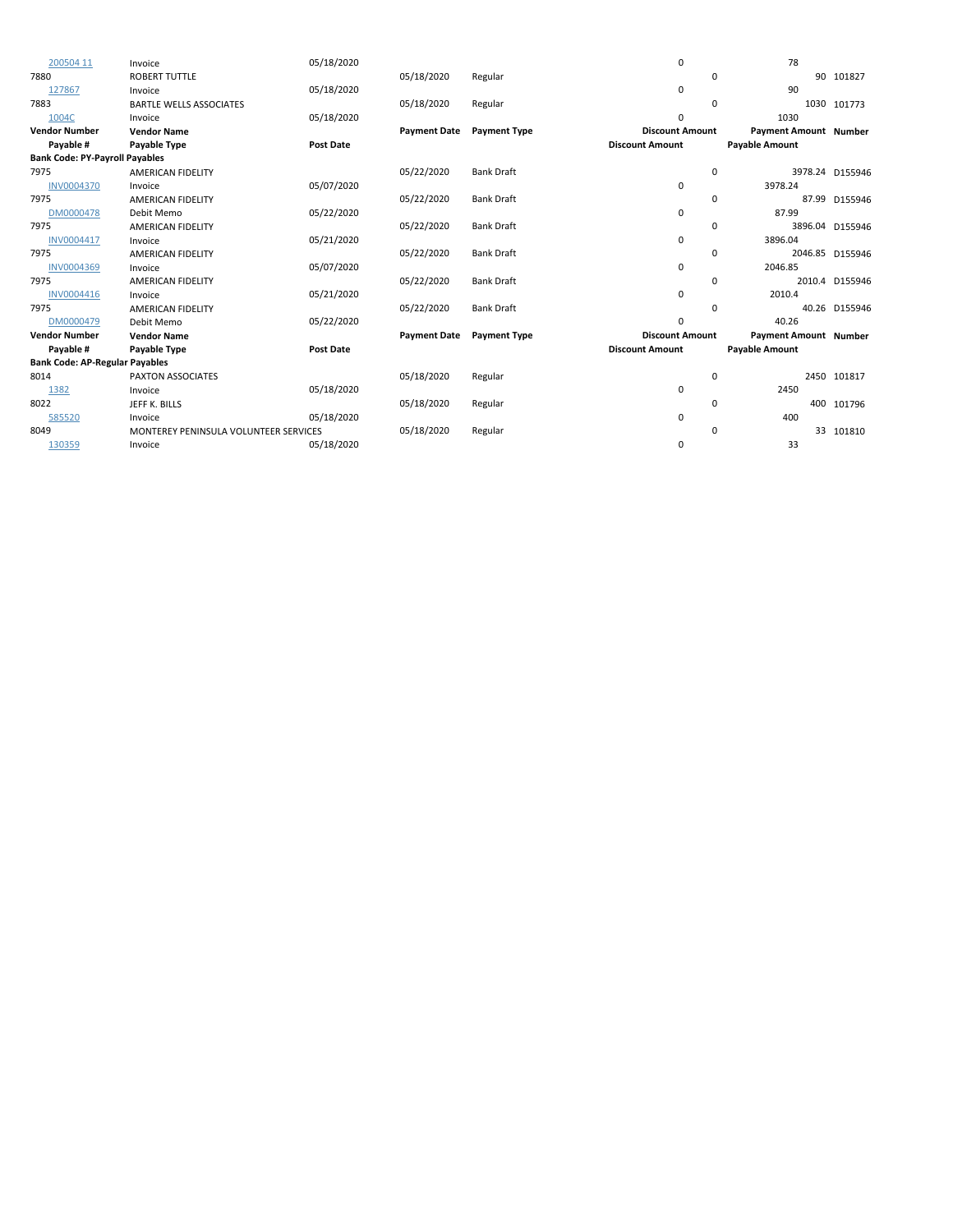| 8273                                  | SMILE BUSINESS PRODUCTS, INC.                  |                  | 05/18/2020          | Regular                   | $\mathbf 0$            |                              | 436.49 101831  |
|---------------------------------------|------------------------------------------------|------------------|---------------------|---------------------------|------------------------|------------------------------|----------------|
| 840680                                | Invoice                                        | 05/18/2020       |                     |                           | $\mathbf 0$            | 188.82                       |                |
| 850210                                | Invoice                                        | 05/18/2020       |                     |                           | $\mathbf 0$            | 89.3                         |                |
| 854327                                | Invoice                                        | 05/18/2020       |                     |                           | $\Omega$               | 158.37                       |                |
| <b>Vendor Number</b>                  | <b>Vendor Name</b>                             |                  |                     | Payment Date Payment Type | <b>Discount Amount</b> | <b>Payment Amount Number</b> |                |
| Payable #                             | Payable Type                                   | <b>Post Date</b> |                     |                           | <b>Discount Amount</b> | <b>Payable Amount</b>        |                |
| <b>Bank Code: PY-Payroll Payables</b> |                                                |                  |                     |                           |                        |                              |                |
| 8308                                  | AMERICAN FIDELITY ADMINISTRATIVE SERVICES, LLC |                  | 05/21/2020          | Regular                   | $\mathbf 0$            | 215.05 19124                 |                |
| INV0004439                            | Invoice                                        | 05/20/2020       |                     |                           | $\mathbf 0$            | 215.05                       |                |
| <b>Vendor Number</b>                  | <b>Vendor Name</b>                             |                  | <b>Payment Date</b> | <b>Payment Type</b>       | <b>Discount Amount</b> | <b>Payment Amount Number</b> |                |
| Payable #                             | Payable Type                                   | <b>Post Date</b> |                     |                           | <b>Discount Amount</b> | <b>Payable Amount</b>        |                |
| <b>Bank Code: AP-Regular Payables</b> |                                                |                  |                     |                           |                        |                              |                |
| 8361                                  | SPEAKWRITE LLC                                 |                  | 05/18/2020          | Regular                   | $\mathbf 0$            |                              | 807.5 101832   |
| dbd876e1                              | Invoice                                        | 05/18/2020       |                     |                           | 0                      | 807.5                        |                |
| 8455                                  | <b>JERRY BLACKWELDER</b>                       |                  | 05/18/2020          | Regular                   | $\mathbf 0$            |                              | 100 101797     |
| 5/12/2020                             | Invoice                                        | 05/18/2020       |                     |                           | 0                      | 100                          |                |
| 8598                                  | THE ONLY WAY OUTREACH MINISTRY                 |                  | 05/21/2020          | Regular                   | $\mathbf 0$            |                              | 4690 101844    |
| $1/1/20 - 3/31/20$                    | Invoice                                        | 05/21/2020       |                     |                           | $\mathbf 0$            | 4690                         |                |
| 8800                                  | RINCON CONSULTANTS, INC.                       |                  | 05/18/2020          | Regular                   | $\mathbf 0$            |                              | 911.25 101825  |
| 21218                                 | Invoice                                        | 05/18/2020       |                     |                           | 0                      | 911.25                       |                |
| 8979                                  | ERROL L. MONTGOMERY & ASSOCIATES, INC.         |                  | 05/18/2020          | Regular                   | $\mathbf 0$            |                              | 2077.5 101786  |
| 9150-20-3                             | Invoice                                        | 05/18/2020       |                     |                           | $\mathbf 0$            | 2077.5                       |                |
| 9041                                  | PARTNERS FOR PEACE                             |                  | 05/18/2020          | Regular                   | $\mathbf 0$            |                              | 1695.38 101816 |
| <b>7, YEAR 2</b>                      | Invoice                                        | 05/18/2020       |                     |                           | $\mathbf 0$            | 1695.38                      |                |
| 9101                                  | JAMES SOMMERVILLE INC.                         |                  | 05/18/2020          | Regular                   | $\mathbf 0$            |                              | 1000 101794    |
| PW000412020                           | Invoice                                        | 05/18/2020       |                     |                           | $\pmb{0}$              | 1000                         |                |
| 9106                                  | THE SOHAGI LAW GROUP                           |                  | 05/18/2020          | Regular                   | $\Omega$               |                              | 4532.5 101834  |
| 16121                                 | Invoice                                        | 05/18/2020       |                     |                           | 0                      | 1575                         |                |
| 16122                                 | Invoice                                        | 05/18/2020       |                     |                           | $\mathbf 0$            | 2957.5                       |                |
| 9212                                  | <b>WEX BANK</b>                                |                  | 05/18/2020          | Regular                   | $\mathbf 0$            |                              | 153.28 101839  |
| 64996777                              | Invoice                                        | 05/18/2020       |                     |                           | $\pmb{0}$              | 153.28                       |                |
| 9246                                  | SeeClickFix, Inc.                              |                  | 05/18/2020          | Regular                   | $\mathbf 0$            |                              | 3500 101829    |
| 2019-2542                             | Invoice                                        | 05/18/2020       |                     |                           | $\pmb{0}$              | 3500                         |                |
| 9247                                  | VERIZON CONNECT NWF INC.                       |                  | 05/18/2020          | Regular                   | $\mathbf 0$            | 1851.95 101837               |                |
| OSV000002100065 Invoice               |                                                | 05/18/2020       |                     |                           | 0                      | 1851.95                      |                |
| 9346                                  | EMERGENCY SERVICES CONSULTING INTL             |                  | 05/18/2020          | Regular                   | $\Omega$               |                              | 11550 101784   |
| 20-112                                | Invoice                                        | 05/18/2020       |                     |                           | $\mathbf 0$            | 11550                        |                |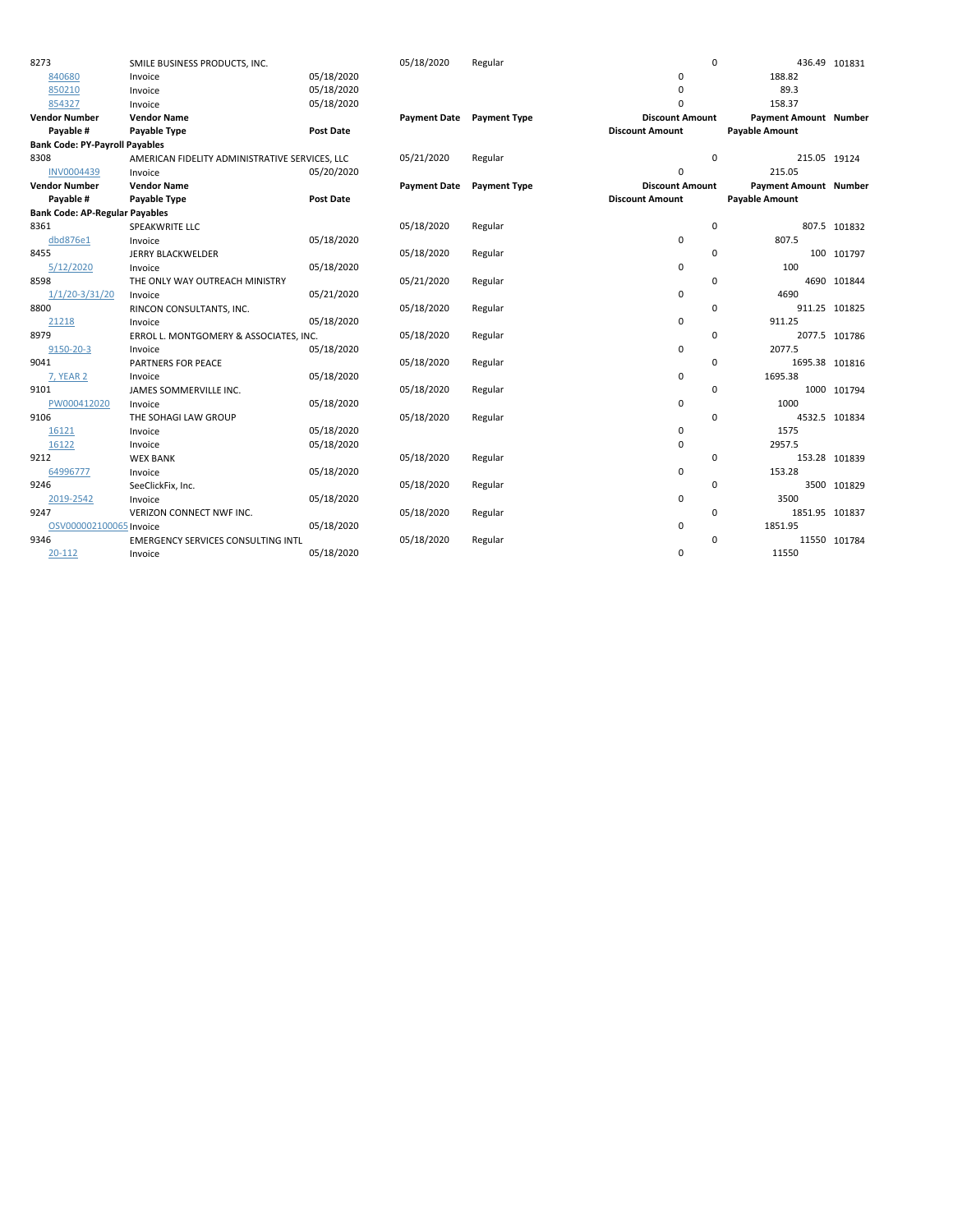| 9366                                  | CLARK PEST CONTROL OF STOCKTON, INC. |                  | 05/18/2020          | Regular             |                        | $\Omega$              | 1460.25 101777               |             |
|---------------------------------------|--------------------------------------|------------------|---------------------|---------------------|------------------------|-----------------------|------------------------------|-------------|
| 25646546                              | Invoice                              | 05/18/2020       |                     |                     | 0                      |                       | 199                          |             |
| 25646547                              | Invoice                              | 05/18/2020       |                     |                     | 0                      |                       | 199                          |             |
| 25676158                              | Invoice                              | 05/18/2020       |                     |                     | 0                      |                       | 285                          |             |
| 25676159                              | Invoice                              | 05/18/2020       |                     |                     | $\Omega$               |                       | 285                          |             |
| 25754127                              | Invoice                              | 05/18/2020       |                     |                     | $\Omega$               |                       | 199                          |             |
| 25754496                              | Invoice                              | 05/18/2020       |                     |                     | 0                      |                       | 285                          |             |
| 26069520                              | Invoice                              | 05/18/2020       |                     |                     | 0                      |                       | 8.25                         |             |
| 9374                                  | <b>RUSSELL BRANSON</b>               |                  | 05/18/2020          | Regular             |                        | $\Omega$              | 10546.7                      | 101828      |
| $\overline{2}$                        | Invoice                              | 05/18/2020       |                     |                     | 0                      |                       | 10546.7                      |             |
| <b>Vendor Number</b>                  | <b>Vendor Name</b>                   |                  | <b>Payment Date</b> | <b>Payment Type</b> | <b>Discount Amount</b> |                       | <b>Payment Amount Number</b> |             |
| Payable #                             | Payable Type                         | <b>Post Date</b> |                     |                     | <b>Discount Amount</b> | <b>Payable Amount</b> |                              |             |
| 9415                                  | <b>WILFREDO VIRAY</b>                |                  | 05/18/2020          | Regular             |                        | $\Omega$              |                              | 226 101840  |
| 130350                                | Invoice                              | 05/18/2020       |                     |                     | 0                      |                       | 226                          |             |
| <b>Vendor Number</b>                  | <b>Vendor Name</b>                   |                  | <b>Payment Date</b> | <b>Payment Type</b> | <b>Discount Amount</b> |                       | <b>Payment Amount Number</b> |             |
| Payable #                             | Payable Type                         | <b>Post Date</b> |                     |                     | <b>Discount Amount</b> | <b>Payable Amount</b> |                              |             |
| <b>Bank Code: PY-Payroll Payables</b> |                                      |                  |                     |                     |                        |                       |                              |             |
|                                       |                                      |                  |                     |                     |                        |                       |                              |             |
| 9423                                  | THE FOOD BANK FOR MONTEREY COUNTY    |                  | 05/21/2020          | Regular             |                        | $\mathbf 0$           |                              | 350 19121   |
| INV0004414                            | Invoice                              | 05/21/2020       |                     |                     | $\Omega$               |                       | 350                          |             |
| <b>Vendor Number</b>                  | <b>Vendor Name</b>                   |                  | <b>Payment Date</b> | <b>Payment Type</b> | <b>Discount Amount</b> |                       | Payment Amount Number        |             |
| Payable #                             | Payable Type                         | <b>Post Date</b> |                     |                     | <b>Discount Amount</b> | <b>Payable Amount</b> |                              |             |
| <b>Bank Code: AP-Regular Payables</b> |                                      |                  |                     |                     |                        |                       |                              |             |
| 9451                                  | PACIFIC HEIGHTS HOMEOWNERS ASSOC.    |                  | 05/18/2020          | Regular             |                        | 0                     |                              | 33 101815   |
| 130352                                | Invoice                              | 05/18/2020       |                     |                     | 0                      |                       | 33                           |             |
| 9458                                  | ANGELINA'S BAKERY DELI & CAFE        |                  | 05/18/2020          | Regular             |                        | $\Omega$              |                              | 175 101769  |
| 24277                                 | Invoice                              | 05/18/2020       |                     |                     | 0                      |                       | 175                          |             |
| 9458                                  | ANGELINA'S BAKERY DELI & CAFE        |                  | 05/21/2020          | Regular             |                        | $\Omega$              |                              | 5926 101842 |
| 24319                                 | Invoice                              | 05/21/2020       |                     |                     | $\mathbf 0$            |                       | 5926                         |             |
| 9459                                  | MICHAEL NEVARES                      |                  | 05/18/2020          | Regular             |                        | $\Omega$              |                              | 335 101802  |
| PW000522020                           | Invoice                              | 05/18/2020       |                     |                     | 0                      |                       | 335                          |             |
| 9461                                  | <b>TILTHOUSE LLC</b>                 |                  | 05/21/2020          | Regular             |                        | $\Omega$              |                              | 7722 101843 |
| 1                                     | Invoice                              | 05/21/2020       |                     |                     | 0                      |                       | 7722                         |             |

## **All Bank Codes Check Summary**

| <b>Fund Summary</b> |      | Pavable<br>Count | Payment<br>Count |        |
|---------------------|------|------------------|------------------|--------|
|                     |      |                  |                  |        |
| Fund                | Name |                  | Period           | Amount |